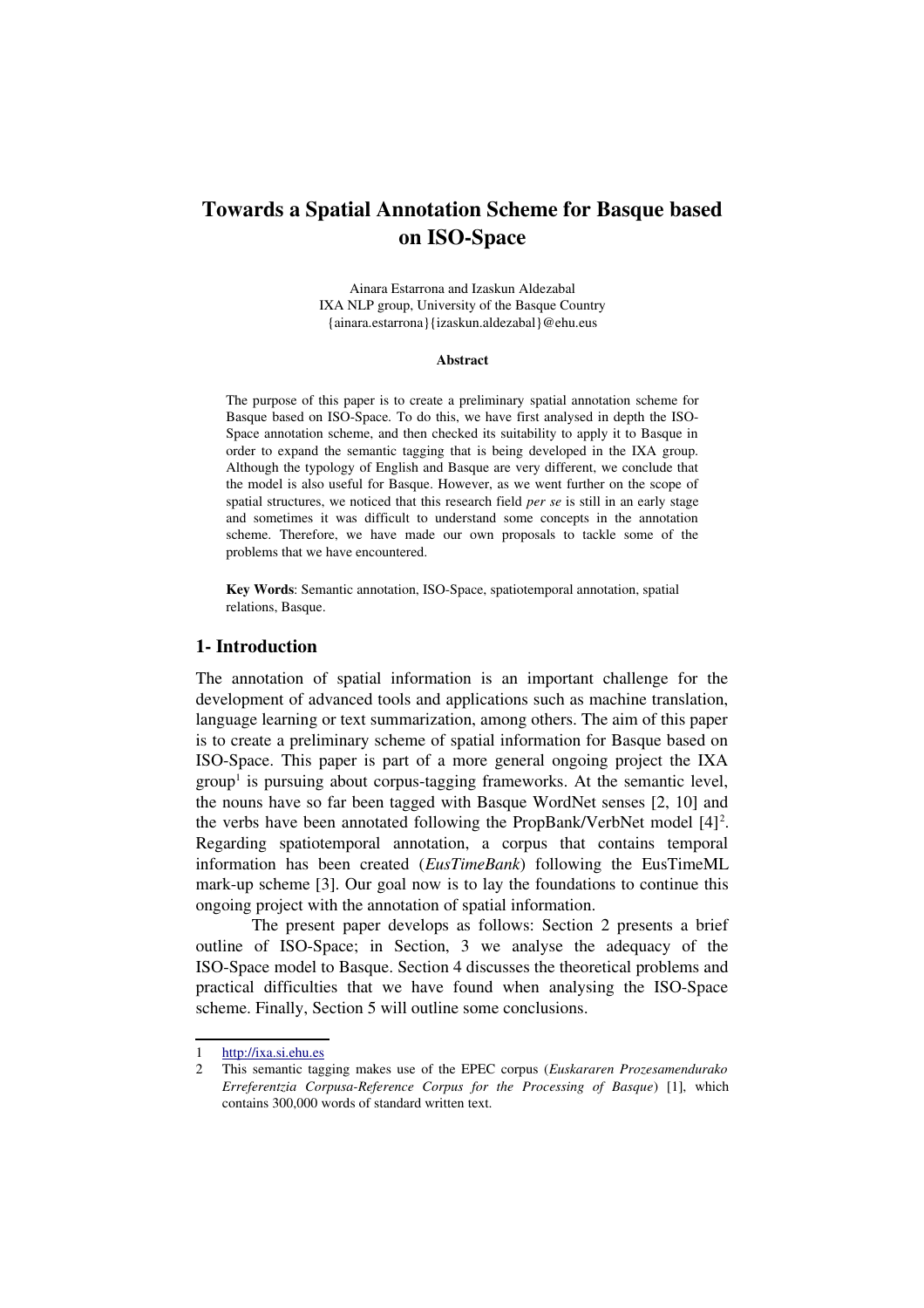## 2- Brief overview of ISO-Space

With the aim of creating a model for labelling spatial information for Basque, we have first analysed the work carried out in this field for English.

## 2.1 Development of the spatial annotation process within SemEval

The annotation of spatial information is a shared task (SpaceEval) within SemEval since 2012 [6]. We have reviewed the development of the annotation process starting with the SpatialML [8] mark-up scheme, following with the Space Role Labeling [5] and ending with ISO-Space [10], the annotation scheme adopted as a standard since SemEval  $2015$   $[11]$ <sup>[3](#page-1-0)</sup>.

SpatialML was the basis of the annotation of spatial information. It provide a robust platform for the subtask of geolocating geographic entities and facilities in text, and to do that, it uses basic tags to identify locations and toponyms in the text. However, the complexity of spatial language, motivates a more expressive mark-up scheme.

The Space Role Labeling (SpRL) in SemEval 2012 [6] had a focus on the main roles of trajectors, landmarks, spatial indicators, and the links between these roles which form spatial relations. The formal semantics of the relations are divided into three types: directional, regional (topological), and distal. The annotated corpus, contained mostly static spatial relations. In SemEval 2013, the SpRL task was extended to the recognition of motion indicators and paths, which are applied to the more dynamic spatial relations.

The annotation scheme was extended enriching the semantics in static and dynamic spatial information and including new tags and relations. In this way the ISO-Space annotation scheme was created and it is the standard adopted since SpaceEval 2015.

### 2.2- The ISO-Space mark-up scheme

The descriptive mechanism of ISO-Space consists of a set of six basic entities and a set of four spatial relations over them. The basic entities are: *place, path, spatial entity, motion event, spatial signal and measure. All these* entities are described by four spatial relations: *qualitative spatial link (qslink), orientation link (olink), movement link (movelink)* and *measure ling (mlink)* (see Table 1)*.* 

<span id="page-1-0"></span><sup>3</sup> The IXA group participated in SemEval-2015 task8 (SpaceEval) for the automatic recognition of spatial information following ISO-Space [13].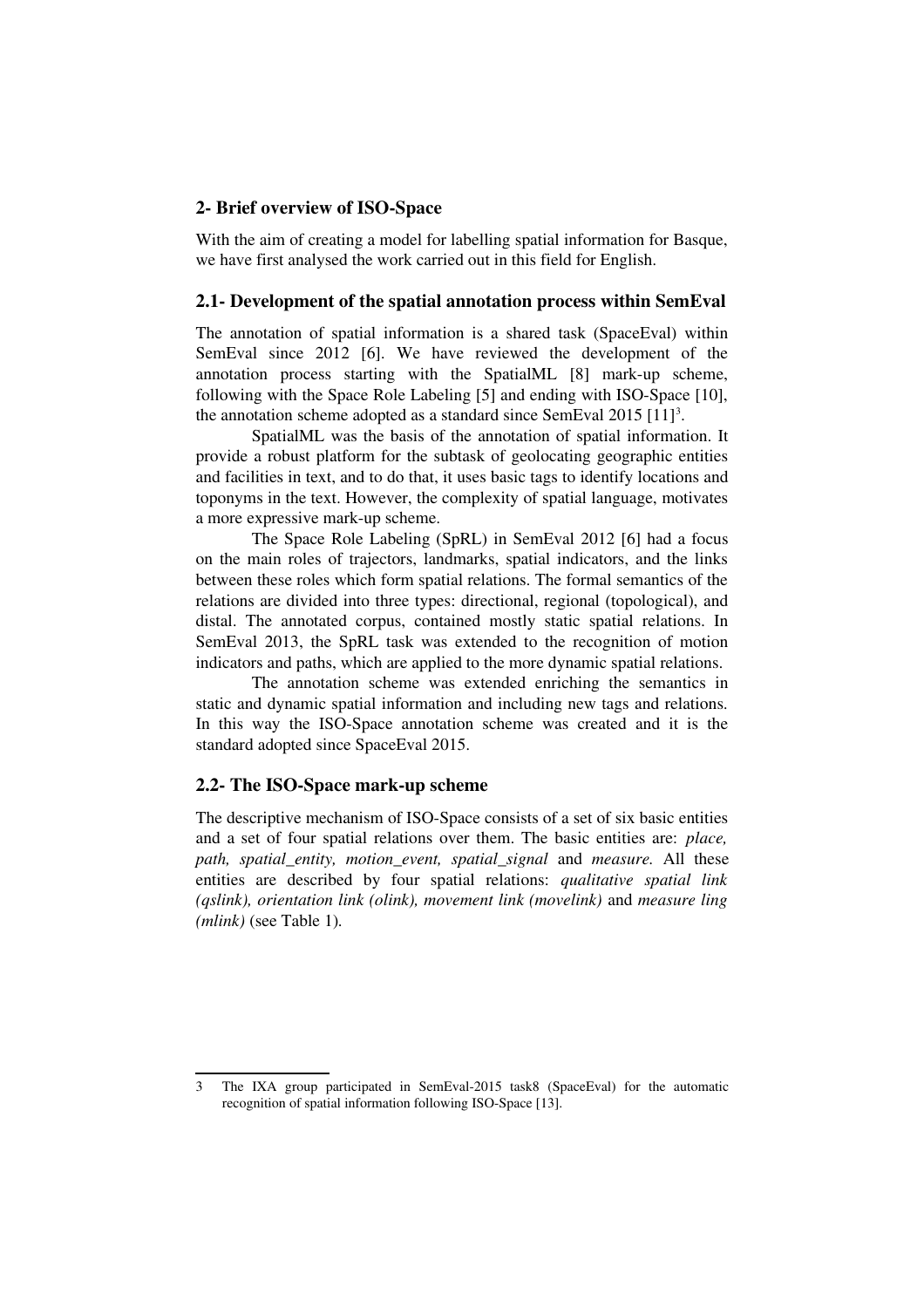| <b>Basic entities</b> |                          | <b>Spatial relations</b> |  |
|-----------------------|--------------------------|--------------------------|--|
| <b>Location tags</b>  | <b>Non-location tags</b> |                          |  |
| Place                 | Spatial_entity           |                          |  |
| Path                  | Spatial_signal           | <b>QSLINK</b>            |  |
|                       |                          | <b>OLINK</b>             |  |
|                       | Motion                   | <b>MOVELINK</b>          |  |
|                       | Measure                  | <b>MLINK</b>             |  |

The *place* tag is used for annotating geographic and administrative entities (lakes, mountains, towns, countries...). The *path* tag is used for locations whre the focus in on the potential for traversal or funtions as a boundary (road, coast, Pacific Coast Highway...). The *spatial\_entity* is a named entity that is not a location, but one which participates in an ISO-Space link tag. A *motion* tag is an spatial event involving change of location. The *spatial\_signal* tag annotates typically prepositions or other function words that trigger spatial relations between two ISO-Space elements. A *measure* is a tag that captures distances and dimensions and it consists of a numerical component and a unit component or of a relative measurement term (*near, close, far...*).

The tags for spatial relations capture information about relationships between those tagged elements that we have mentioned in the previous paragraph. There are four link tags:

a) *qslink:* This tag is used to capture the topological relationship between two spatial objects and it is triggered by *spatial\_signal* tags.

b) *olink*: This tag covers the relationships that are not topoligical and its trigger is a *spatial\_signal*.

c) *movelink:* This tag connects all of the elements that participate in a motion event and it is introduced by a triggering *motion* tag.

d) *mlink:* This tag can be used to capture the distance between two objects and also to describe the dimensions of a single object and it is commonly accompanied by a *measure* tag (but this is not a requirement).

The annotation scheme also specifies a list of attributes and their values for each of these entities and relations.

## 3- Descriptive adequacy of the ISO-Space annotation scheme to Basque

In order to create an annotation scheme of the spatial information for Basque, we have based on the annotation guidelines for SpaceEval 2015<sup>[4](#page-2-0)</sup> and we have

<span id="page-2-0"></span><sup>4</sup> http://jamespusto.com/wp-content/uploads/2014/07/SpaceEval-guidelines.pdf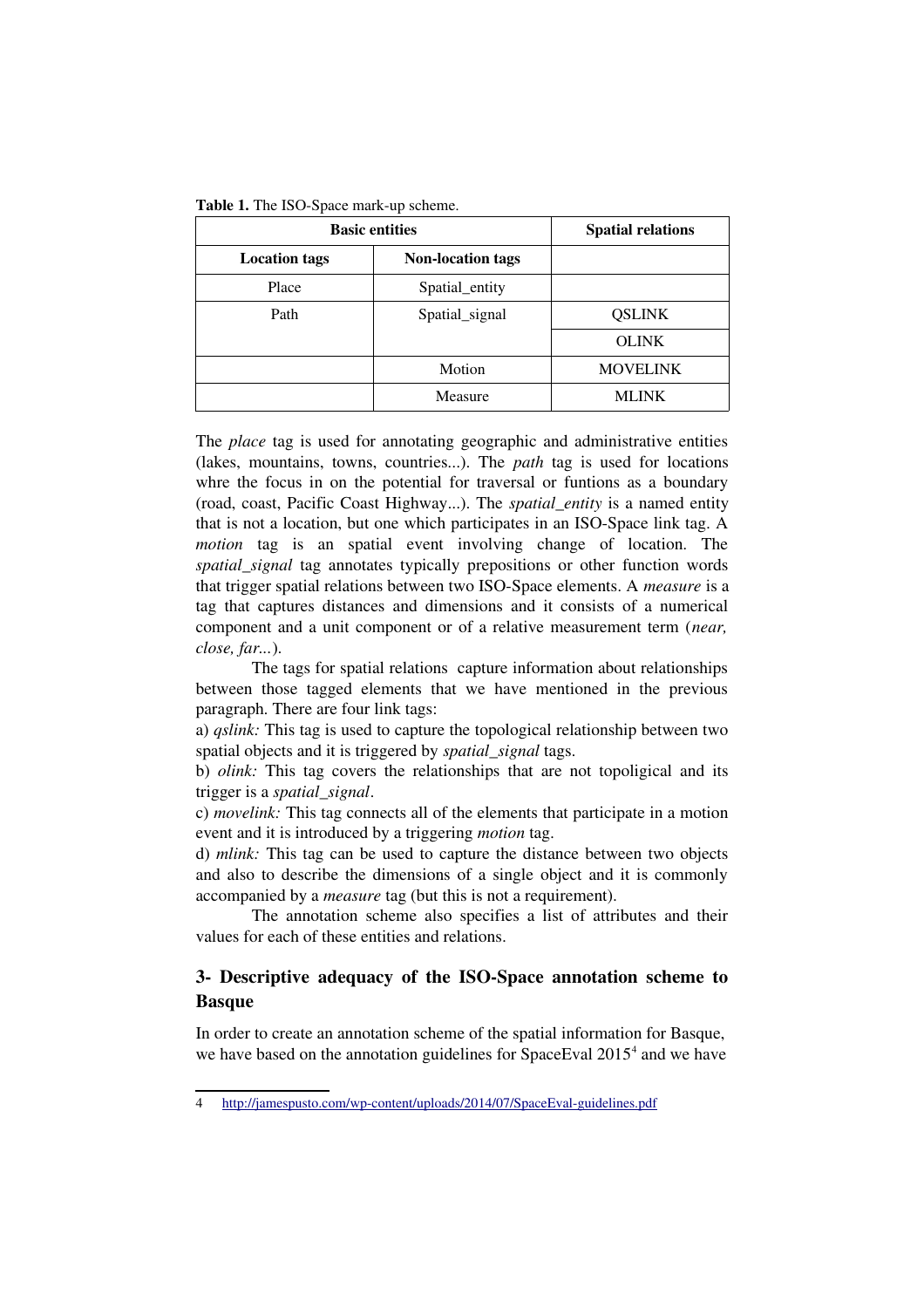translated the annotation scheme into Basque to be able to use it in our internal works. However, we have kept the tags in English (see Table 2).

| <b>Attribute</b>                                                                                                                                                                                                      | Value                                                 | <b>Extent</b> |
|-----------------------------------------------------------------------------------------------------------------------------------------------------------------------------------------------------------------------|-------------------------------------------------------|---------------|
| Id                                                                                                                                                                                                                    | s1, s2, s3                                            |               |
| <b>Cluster</b>                                                                                                                                                                                                        | Identifies the sense of the postposition <sup>5</sup> |               |
| Semantic_type                                                                                                                                                                                                         | DIRECTIONAL (1)<br>TOPOLOGICAL (2)<br>DIR TOP $(3)$   | Postposition  |
| <b>Ex.:</b> - <i>Boston New York iparraldean dago</i> ('Boston is north of New York')<br>- Donostia Gipuzkoan dago ('Donostia is in Gipuzkoa')<br>- Edalontzia mahai(aren) gainean dago ('The glass is on the table') |                                                       |               |

Table 2. The attributes and values for the *spatial\_signal* tag.

We have created similar tables for each tag, but in this case we have focused on this one because it gives us the opportunity to talk about one of the points in which English and Basque differ. In English spatial signals are typically prepositions while in Basque, which is an agglutinative language, they are postpositions. Therefore, words like *iparraldean* ('north of') in Basque should be segmented into lemmas and suffixes (postpositions) before annotating them (*iparralde* [lemma]  $+$  *an* [inessive suffix]). Although this typological contrast makes the annotation different, this does not represent a problem for the ISO-Space mark-up scheme, as demonstrated by Lee *et al.* [7] for another agglutinative language such as Korean.

Lexical differences may also result in dissimilar annotations as we can see with the motion verbs in Basque and English. In English some motion verbs such as 'bike' or 'walk' contain the information on the manner of moving inside them, but in Basque the manner of moving is usually expressed explicitly. For instance *oinez ibili* ('on foot go' = 'walk') or *bizikletaz ibili* ('by bike go' = 'bike'). This lexical feature can be annotated by ISO-Space without problems, because *motion* tag (see Table 3) has attributes for motion type (path or manner) and motion class (move internally, move externally, leave, reach, follow...). Therefore, ISO-Space mark-up scheme is adequate for the detailed annotation of various features associated with motion verbs [7].

<span id="page-3-0"></span><sup>5</sup> Preposition in English.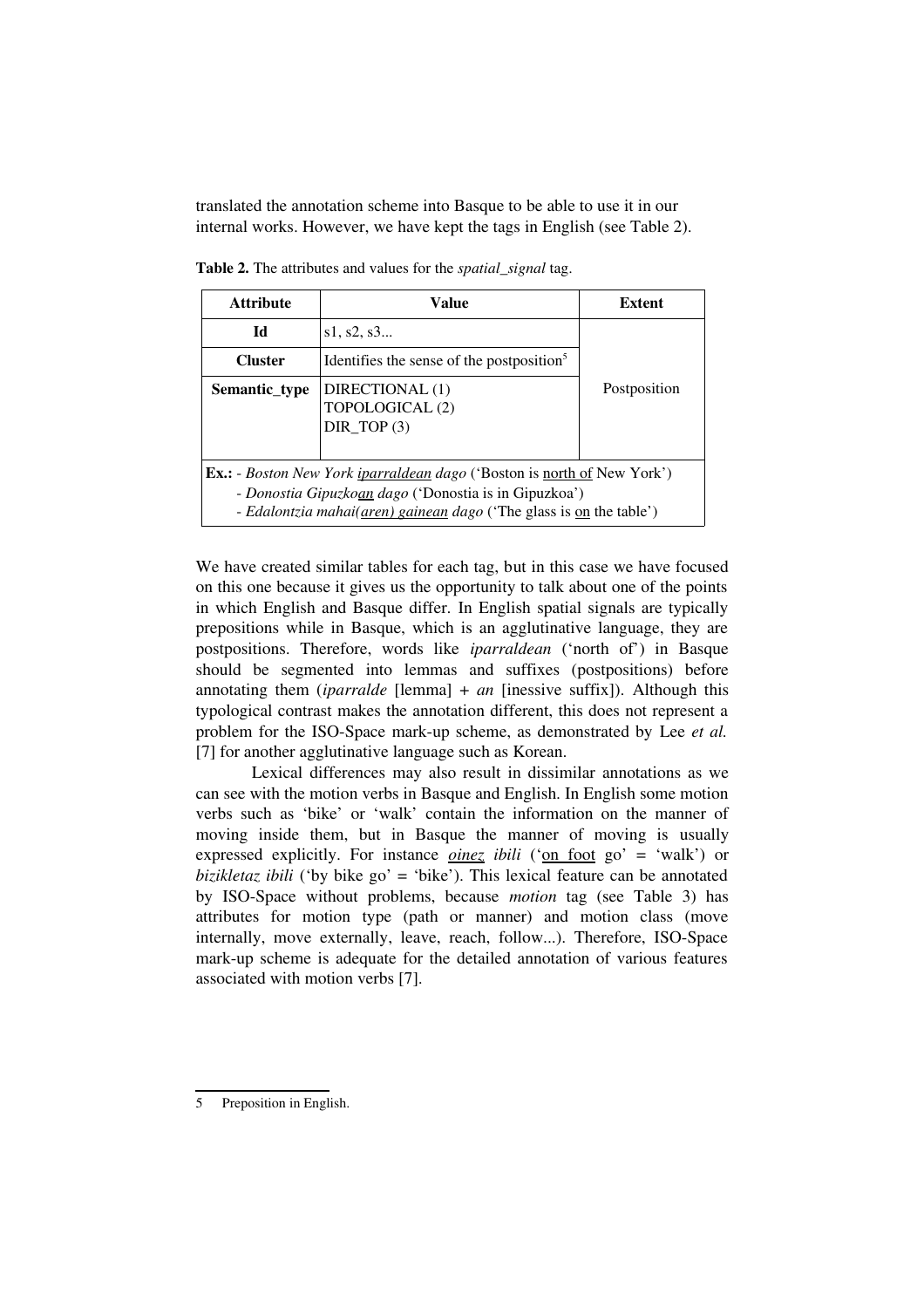| <b>Attribute</b>                                                                           | Value                                                                                          | <b>Extent</b> |
|--------------------------------------------------------------------------------------------|------------------------------------------------------------------------------------------------|---------------|
| Ы                                                                                          | m1, m2, m3                                                                                     |               |
| motion_type                                                                                | MANNER, PATH, COMPOUND,<br>GOAL <sup>6</sup>                                                   |               |
| motion_class                                                                               | MOVE, MOVE_EXTERNAL,<br>MOVE INTERNAL, LEAVE,<br>REACH, DETACH, HIT,<br>FOLLOW, DEVIATE, CROSS | Verh          |
| motion_sense                                                                               | LITERAL, FICTIVE,<br><b>INTRINSIC CHANGE</b>                                                   |               |
| mod                                                                                        | A spatially relevant modifier                                                                  |               |
| countable                                                                                  | <b>TRUE/FALSE</b>                                                                              |               |
| Ex.: <i>Jon bizikletaz <u>iritsi</u> zen eskolara</i> ('Jon arrived at school by bycicle') |                                                                                                |               |

Table 3. The attributes and values for the *motion* tag.

In the same way that in English some verbs of movement contain the way of moving within themselves, in Basque some verbs of movement may contain in themselves the information about the *final\_location* or *goal* of the movement (*etxeratu* = 'home-to go'; *zelairatu* = 'the field-into go'). We propose to add a fourth value for the *motion\_type* attribute in order to tag this type of movement verbs in Basque. Therefore, we would have four values in the annotation scheme for Basque: *manner*, path, compound and goal (see Table 3)*.* 

## 4- Discussion

In this section we will focus on three topics. On the one hand, we will analyse both the '*nonconsuming'* tags and the *motion\_class* attribute of the *motion* tag together, because we think that they are closely related; and on the other hand, we will talk about the *spatial signal* tag and the links that it triggers.

*Non-consuming* tags were created to capture spatially relevant locations or entities that are not directly referenced in the text. The extent of *non-consuming tags is a null or empty string. In SpaceEval Annotation* Guidelines<sup>[7](#page-4-1)</sup> it is said that, generally, non-consuming tags are not necessary to capture relevant spatial objects and relations and that for this reason they should be used sparingly. In fact, they mention three situation where the use of these tags is necessary: i) locations referenced by a measure; ii) locations

<span id="page-4-0"></span><sup>6</sup> The *goal* value does not appear in ISOSpace. It is a value that we have added to tag a particular type of verbs that exist in Basque, the verbs that contain in themselves the information about the final location or goal of the movement.

<span id="page-4-1"></span><sup>7</sup> http://jamespusto.com/wp-content/uploads/2014/07/SpaceEval-guidelines.pdf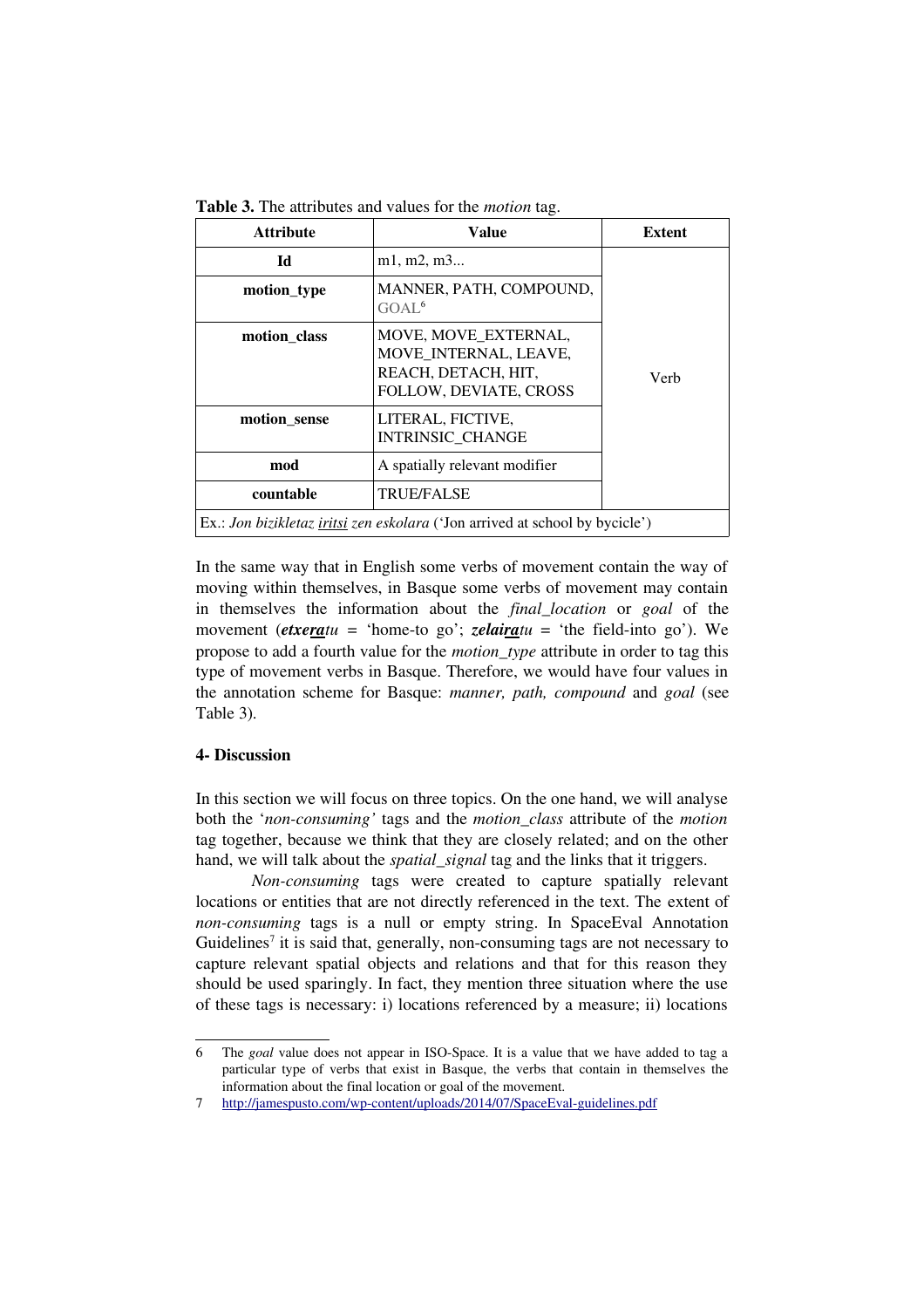implied by 'cross' and 'across'; and iii) sets whose members are mentioned<sup>[8](#page-5-0)</sup>. The reason to use these tags in such situations and not in others is that these tags are necessary to fill the value of certain attributes in other tags or links. We may agree with this assumption, but we do not understand why in other situations, for example, in the case of *movelink* tags the *nonconsuming* tags are not necessary. In the *motion* tag there is an attribute that is *motion\_class* (see Table 3 in section 3)*.* The guidelines [12] specifies which attributes are required in the *movelink* tag for each *motion\_class* (see Table 4). We assume that if these attributes are required, they should be specified using a *nonconsuming* tag, because they are necessary to fill the *source, goal, midpoint* or *ground* attributes of the *movelink* tags (see Table 5). However, the guidelines do not specify anything about it.

| motion_class of trigger | <b>Required Attributes</b> |
|-------------------------|----------------------------|
| move                    |                            |
| move_external           | landmark <sup>9</sup>      |
| move_internal           | landmark                   |
| leave                   | source                     |
| reach                   | goal                       |
| detach                  | source                     |
| hit                     | goal                       |
| follow                  | pathID <sup>10</sup>       |
| deviate                 | source                     |
| cross                   | source, midPoint, goal     |

Table 4. Required attributes in the *movelink* tag for each *motion\_class*.

<span id="page-5-0"></span><sup>8</sup> This third situation is not mentioned in Pustejovsky [12].

<span id="page-5-1"></span><sup>9</sup> *Ground* in Pustejovsky [12].

<span id="page-5-2"></span><sup>10</sup> *Goal* in Pustejovsky [12].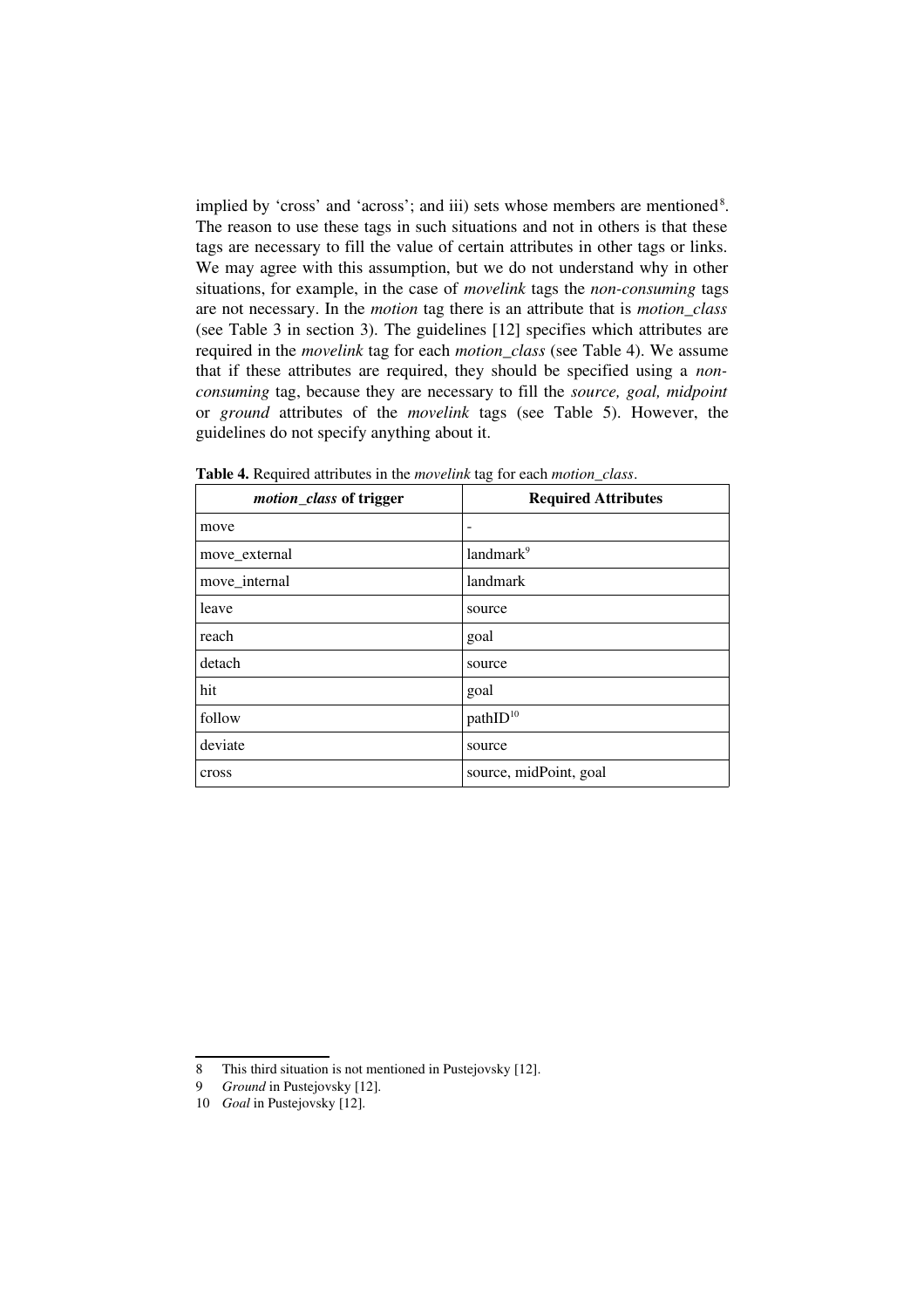Table 5. The attributes and values for the *movelink* tag.

| <b>Attribute</b>                                                                                                                                                                                                     | <b>Value</b>                                                                                                         | <b>Trigger</b> |  |
|----------------------------------------------------------------------------------------------------------------------------------------------------------------------------------------------------------------------|----------------------------------------------------------------------------------------------------------------------|----------------|--|
| Id                                                                                                                                                                                                                   | mvl1, mvl2, mvl3                                                                                                     | Movement verb  |  |
| trigger                                                                                                                                                                                                              | ID of a MOTION that<br>triggered the link                                                                            |                |  |
| source                                                                                                                                                                                                               | ID of a<br>location/entity/event tag at<br>the beginning of the event-<br>path                                       |                |  |
| goal                                                                                                                                                                                                                 | ID of a<br>location/entity/event tag at<br>the end of the event-path                                                 |                |  |
| midPoint                                                                                                                                                                                                             | $ID(s)$ of event-path<br>midpoint<br>location/entity/event tags                                                      |                |  |
| mover                                                                                                                                                                                                                | ID of the<br>location/entity/event tag<br>whose location changes                                                     |                |  |
| ground                                                                                                                                                                                                               | ID of a<br>location/entity/event tag<br>that the mover<br>participant's motion is<br>relative to                     |                |  |
| goal_reached                                                                                                                                                                                                         | TRUE, FALSE,<br><b>UNCERTAIN</b>                                                                                     |                |  |
| pathID                                                                                                                                                                                                               | ID of a PATH tag that is<br>identical to the event-path<br>of the trigger MOTION                                     |                |  |
| motion_signalID <sup>11</sup>                                                                                                                                                                                        | $ID(s)$ of $(an)$<br>MOTION_SIGNAL tag(s)<br>that contributes path or<br>manner information to the<br>trigger MOTION |                |  |
| Ex.: [Jonek <sub>se2</sub> <sup>12</sup> ] [autoz <sub>ms3</sub> ] [bidaiatu <sub>m1</sub> ] zuen ('Jon <sub>se2</sub> traveled <sub>m1</sub> by_car <sub>ms3</sub> ')<br>trigger=m1; mover=se2; motion_signalID=ms3 |                                                                                                                      |                |  |

In order to help the annotators know when to use these *non-consuming* tags and when not, we think it is necessary to establish precise criteria. Hence we have made a proposal based on the verbal subcategorization of Basque that

<span id="page-6-0"></span><sup>11</sup> *AdjunctID* in Pustejovsky [12].

<span id="page-6-1"></span><sup>12</sup> *Se* = spatial\_entity, *ms* = motion\_signal and *m* = motion.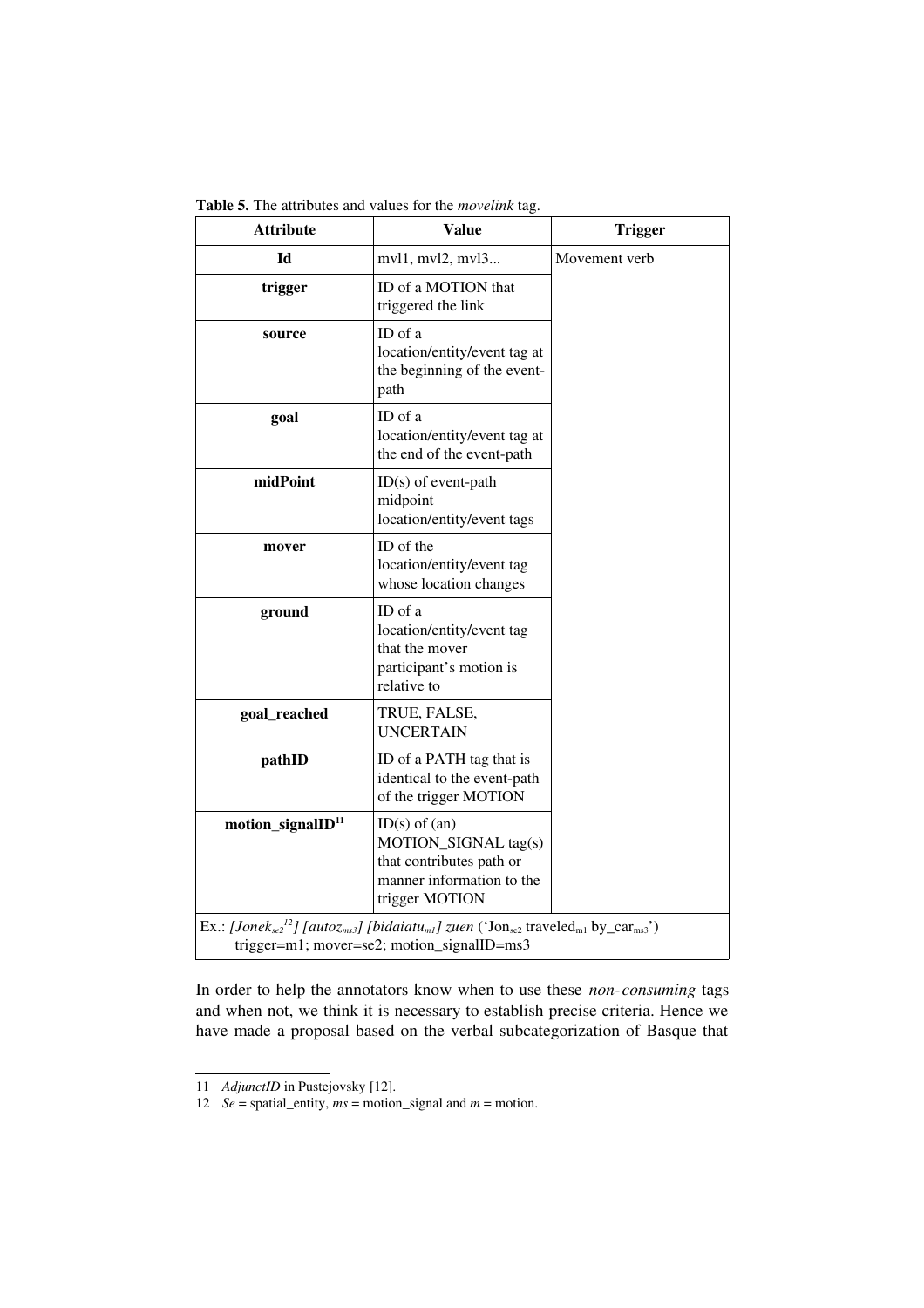we have collected in our verbs lexicon *Basque Verb Index* (BVI)<sup>[13](#page-7-0)</sup>. We propose to annotate with *non-consuming* tags all the subcategorised elements or arguments of a given movement verb that are not explicitly referenced, but which can be retrieved from the text using coreference<sup>[14](#page-7-1)</sup> (1).

| (1) | Mikel Indiara                    | joan     | zen | oporretan. |
|-----|----------------------------------|----------|-----|------------|
|     | Mikel to-India                   | go.partc | was | on-holiday |
|     | 'Mikel went on holiday to India' |          |     |            |

| [Indiara] <i>iritsi</i> |                                    | bezain_laster damutu                               |              | zen. |
|-------------------------|------------------------------------|----------------------------------------------------|--------------|------|
|                         | [To-India] arrive.partc as soon as |                                                    | regret.partc | was  |
|                         |                                    | 'As soon as he arrived [to India] he regretted it' |              |      |

In  $(1)$  we would create a non-consuming tag for the final location argument of the verb *iritsi* ('to arrive'), because we can retrieve it from the previous sentence. Nevertheless in (2) we would not create a non-consuming tag, because the final location of the verb *joan* ('to go', 'to leave') is underspecified and can not be retrieved from the text.

(2) *Halaxe joan zen mundu honetatik Joanes, Bargotako* Like this go.partc was world this-of Joanes, Bargota-of *Brujoa.* Sorcerer-the *'*This is how Joanes, the sorcerer of Bargota, left this world*'*

Following with the verbs of movement, the classification of the movement classes and their event-path structures presented in the guidelines is very interesting for crosslingual studies. As mentioned above, each *motion\_class* has an argument which is focused depending on the structure of the eventpath. For example, while the focus for the 'leave' class is the 'source', the focus for the 'reach' class is the 'goal'. In our case, we have not yet done this analysis for Basque, and therefore, we find it difficult to classify the Basque verbs based on such criteria. For instance, the verb *joan* ('to go') can be both a 'leave' class and a 'reach' class verb depending on the underspecified locative arguments, that is, when the underspecified locative argument is the *goal,* it will be a 'leave' *motion\_class* verb. In fact, in this case the verb *joan* would be translated as 'to leave', and not as 'to go', in English. However, we think that in order to carry out a motion-class study for Basque it is necessary to annotate previously a sample of corpora following the proposed criteria, since both the omission and underspecification phenomena can only be identified at surface syntax level.

<span id="page-7-0"></span><sup>13</sup> [http://ixa2.si.ehu.es/erolda/index.php](http://ixa2.si.ehu.es/e-rolda/index.php)

<span id="page-7-1"></span><sup>14</sup> In some cases, we will need a wider context than the phrase in order to identify these elided elements.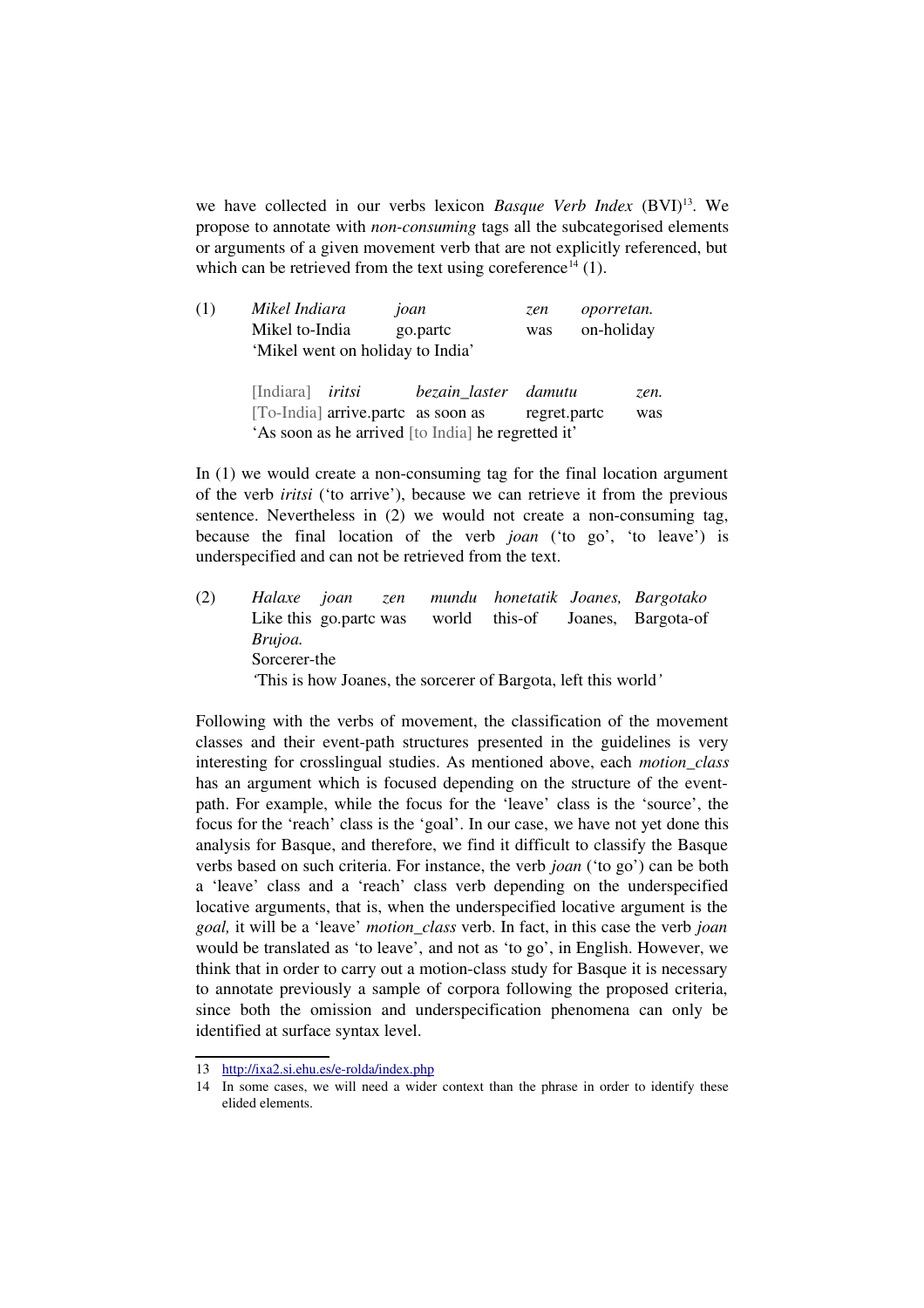Finally, the *spatial\_signal* tag has caused us problems, since it has been sometimes difficult to differentiate between the three semantic types that are mentioned in the guidelines *(topological, directional and dir top)* and the relations that they introduce (*qslink* and *olink*). In Pustejovsky [12] when measuring the inter-annotator agreement for each tag, the tags *qslink* and *olink* are the ones that get the lowest results. This suggests to us that perhaps the distinction between them is not clear enough and that depending on the particular task or application in which the annotation will be applied it is likely that this distinction will not be necessary, or at least not in that degree of detail.

## **5- Conclusions**

In this paper we have presented a brief overview of the ISO-Space annotation scheme and we have analysed its adequacy for labelling spatial structures in Basque.

The main conclusion we have drawn is that the ISO-Space mark-up scheme is suitable for tagging spatial information in Basque. However, as Basque is an agglutinative language, the identification of markables needs sometimes to resort to smaller segments than word forms. In addition, we have enriched the annotation scheme with a new type of movement for the *motion* tag, the motion type *goal*, necessary to annotate this type of verb that exists in Basque.

In this paper we have presented the first attempt to adapt the ISO-Space mark-up scheme to Basque, and therefore, although this model can be taken as a general theoretical framework, in the future and with concrete applications in mind, it will be necessary to delimit the annotation scheme depending on those specific applications.

### Acknowledgements

This research has been supported by the University of the Basque Country (IXA group, (GIU16/16)) and the Ministry of Economy, Industry and Competitiveness of the Spanish Government (TUNER: TIN 2015-65308-C5-1-R; MUSTER: PCIN-2015-226).

### References

[1] Aduriz, Itziar, Aranzabe, María Jesús, Arriola, Jose. María, Atutxa, Aitziber, Díaz de Ilarraza, Arantza, Ezeiza, Nerea, Gojenola, Koldo, Oronoz, Maite, Soroa, Aitor and Urizar, Ruben (2006) Methodology and steps towards the construction of EPEC, a corpus of written Basque tagged at morphological and syntactic levels for automatic processing. In Andrew Wilson, Paul Rayson and Dawn Archer (eds.), *Corpus Linguistics Around the World*. Book series: Language and Computers. Vol. 56, 1-15. Rodopi (Netherlands).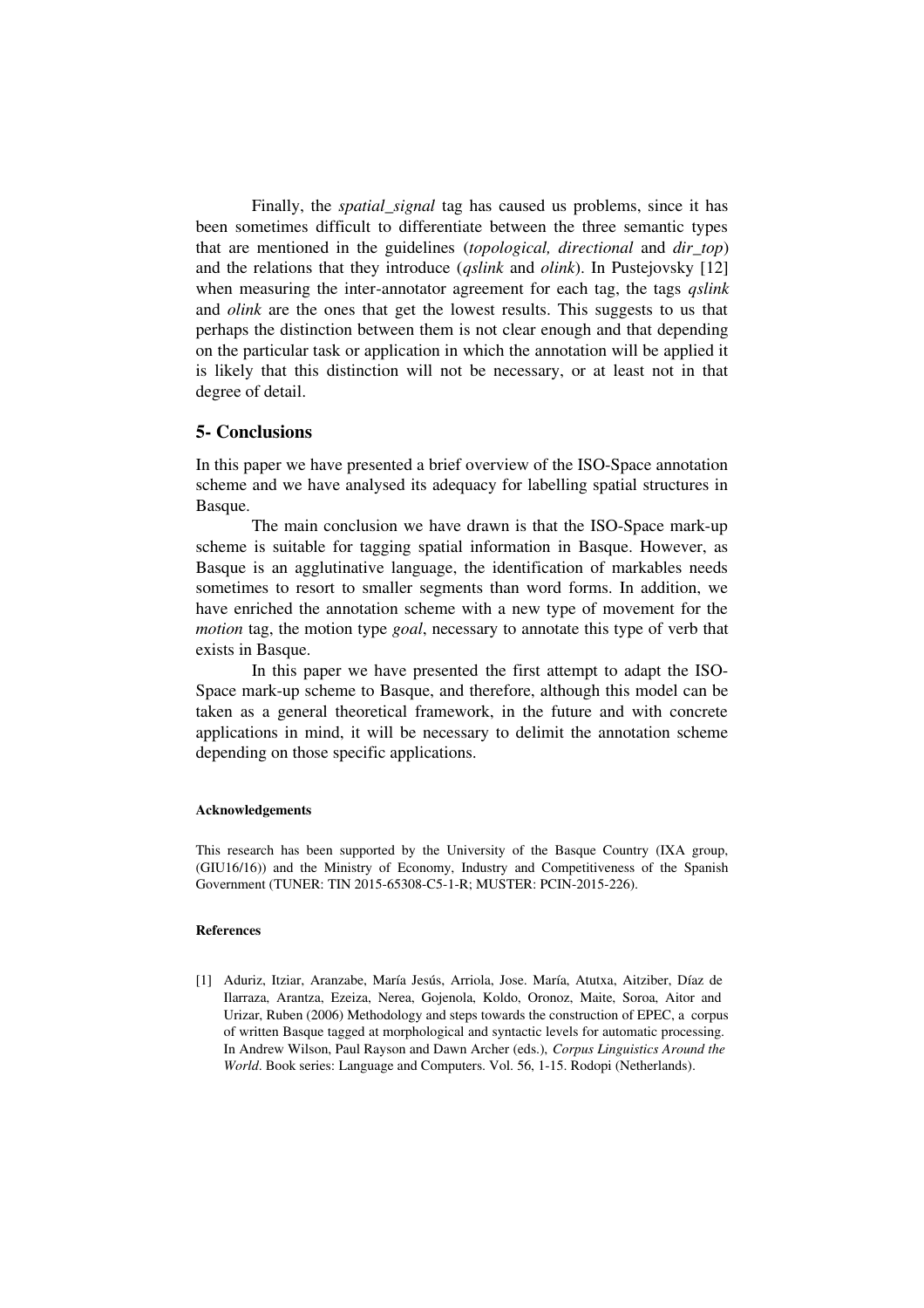- [2] Agirre, Eneko, Aldezabal, Izaskun, Etxeberria, Jone, Izagirre, Izaskun, Mendizabal, Karmele, Pociello Eli and Quintian, Mikel (2006) A methodology for the joint development of the Basque WordNet and Semcor. In *Proceedings of the 5th International Conference on Language Resources and Evaluations (LREC)*. Genoa, Italy.
- [3] Altuna, Begoña, Aranzabe, María Jesús and Díaz de Ilarraza, Arantza (2017) EusHeidelTime: Time Expression Extraction and Normalisation for Basque. Procesamiento del Lenguaje Natural, n.º 59, 15-22.
- [4] Estarrona, Ainara, Aldezabal, Izaskun, Díaz de Ilarraza, Arantza and Aranzabe, María Jesús (2016) Methodology for the semiautomatic annotation of EPEC-RolSem, a Basque corpus labelled at predicate level following the PropBank/VerbNet model. Edward Vanhoutte (ed.) *Digital Scholarship in the Humanities* (2016) 31 (3): 470492. DOI: [http://dx.doi.org/10.1093/llc/fqv010.](http://dx.doi.org/10.1093/llc/fqv010) First published online: 17 June 2015 (23 pages). Published by Oxford University Press on behalf of EADH: The European Association for Digital Humanities.
- [5] Kordjamshidi, P., VanOtterlo, M. and Moens, M.F. (2010) SpatialRoleLabeling: Task Definition and Annotation Scheme. Proceedings of the Seventh conference on *International Language and Resources and Evaluation (LREC'10).* 413-420. European Language Resources and Evaluation (ELRA).
- [6] Kordjamshidi, P., Bethard, S. and Moens, M.F. (2012) SemEval-2012 Task3: SpatialRoleLabeling. *In Proceedings of the 6th International Sorkshop on Semantic Evaluation (SemEval), 365-373.*
- [7] Lee, Kiyong, Fang, Alex C. and Pustejovsky, James (2011) Multilingual Verification of the Annotation Scheme ISO-Space. Fifth IEEE International Conference on Semantic *Computing, 449-458.*
- [8] Mani, I., Doran, C., Harris, D., Hitzeman, J., Quimby, R., Richer, J., Wellner, B., Mardis, S. and Clancy, S. (2010) SpatialML: annotation scheme, resources, and evaluation. *Language Resources and Evaluation, Volume 44 (3), 263-280. Springer.*
- [9] Pociello, Eli, Agirre, Eneko and Aldezabal, Izaskun (2010) Methodology and Construction of the Basque WordNet. *Language Resources and Evaluation Journal,* 45:2, 121142*.* Springer.
- [10] Pustejovsky, James, Moszkowicz, Jessica and Verhagen, M. (2012) A Linguistically Grounded Annotation Language for Spatial Information. *Traitement Automatique des Langues (TAL), Volume 53 – nº 2/2012, 87-113.*
- [11] Pustejovsky, James, Kordjamshidi, P., Moens, M.F., Levine, A. Dworman, S. and Yocum, Z. (2015) Semeval-2015 task 8: Spaceeval. *Proceedings of the 9<sup>th</sup> Internationa Workshop on Semantic Evaluation.* 884-894.
- [12] Pustejovsky, James (2017) ISO-Space Annotating Static and Dynamic Spatial Information. Nancy, Ide and James, Pustejovsky (eds.) *Handbook of Linguistic*  Annotation, 989-1024. Springer Netherlands.
- [13] Salaberri, Haritz., Arregi, O. and Zapirain, Beñat (2015) IXAGroupEHUSpaceEval: (*X-Space*) A WordNet-based approach towards the Automatic Recognition of Spatial Information following the ISO-Space Annotation Scheme. *Proceedings of the 9<sup>th</sup>*